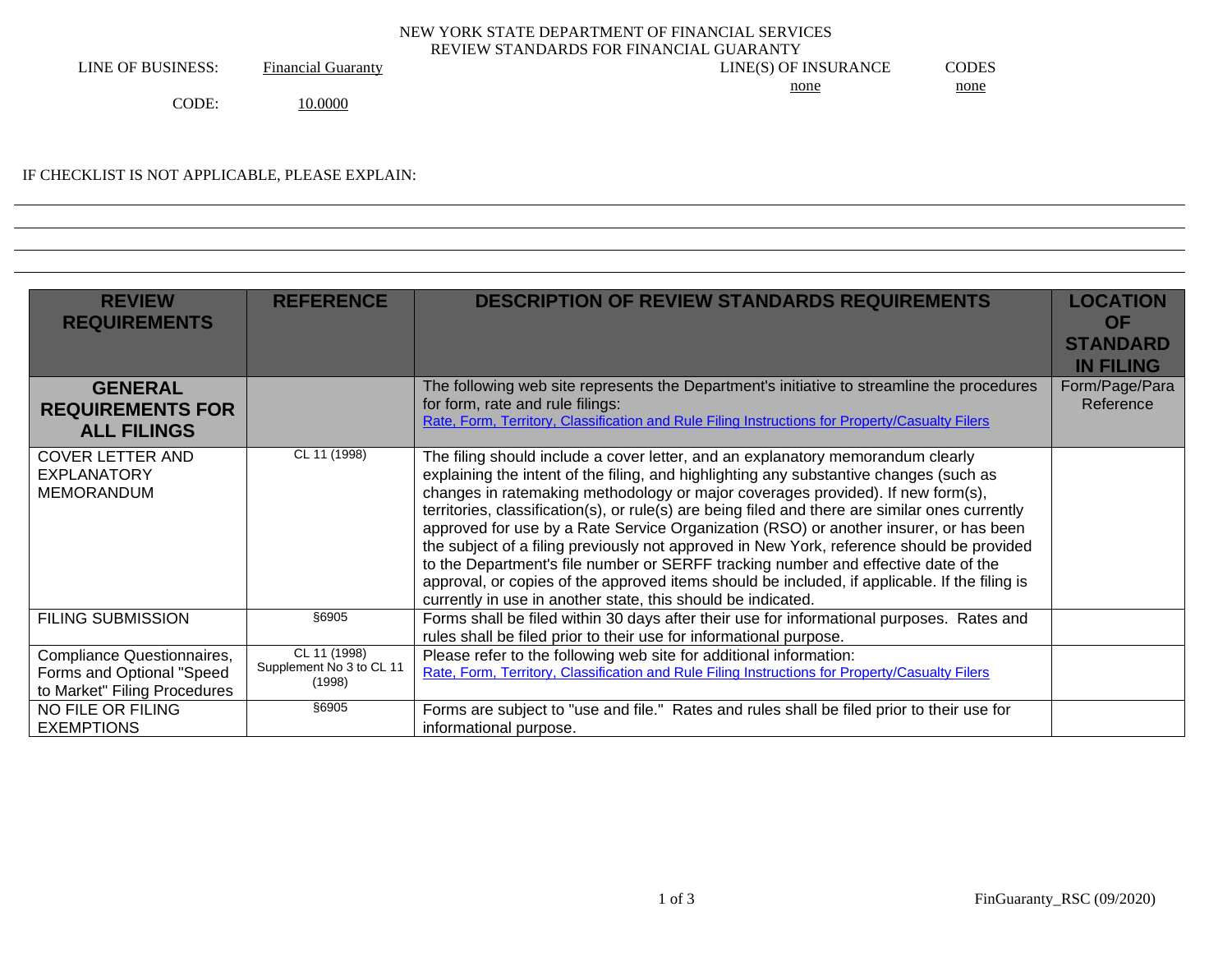## NEW YORK STATE DEPARTMENT OF FINANCIAL SERVICES REVIEW STANDARDS FOR FINANCIAL GUARANTY

| <b>REVIEW</b><br><b>REQUIREMENTS</b>        | <b>REFERENCE</b>                                                            | <b>DESCRIPTION OF REVIEW STANDARDS REQUIREMENTS</b>                                                                                                                                                                                                                                                                                                                                                                                                                                                                                                                                                                                                                                                                                                                                                                                                                                                               | <b>LOCATION</b><br><b>OF</b><br><b>STANDARD</b><br><b>IN FILING</b> |
|---------------------------------------------|-----------------------------------------------------------------------------|-------------------------------------------------------------------------------------------------------------------------------------------------------------------------------------------------------------------------------------------------------------------------------------------------------------------------------------------------------------------------------------------------------------------------------------------------------------------------------------------------------------------------------------------------------------------------------------------------------------------------------------------------------------------------------------------------------------------------------------------------------------------------------------------------------------------------------------------------------------------------------------------------------------------|---------------------------------------------------------------------|
| <b>SIDE BY SIDE</b><br><b>COMPARISON</b>    | CL 11 (1998)                                                                | If the filing is a revision to existing form(s), territories, classification(s) or rule(s); Except for<br>simple, non-substantive changes, a side-by-side comparison of the form(s) or rule(s)<br>being proposed and those currently in use in New York, with all changes clearly marked<br>and explained in the company's cover letter or memorandum must be included. Revisions<br>to classifications and territories should include a comparison between those currently on<br>file (in New York) and those proposed, including relevant statistical data (experience) and<br>any rate or rate relativity effect. There should be a reference to the Department's<br>previous file number and/or a copy of the approval letter in which the current form(s),<br>territories, classification(s) or rule(s) were approved/acknowledged.                                                                          |                                                                     |
| <b>FORMS: POLICY</b><br><b>PROVISIONS</b>   | §6905                                                                       | The Financial Guaranty Form Filing Compliance Questionnaire contains detailed<br>information for making a Financial Guaranty filing,<br>available at:<br>Rate, Form, Territory, Classification and Rule Filing Instructions for Property/Casualty Filers                                                                                                                                                                                                                                                                                                                                                                                                                                                                                                                                                                                                                                                          | Form/Page/Para<br>Reference                                         |
| <b>LOSS SETTLEMENTS</b>                     |                                                                             |                                                                                                                                                                                                                                                                                                                                                                                                                                                                                                                                                                                                                                                                                                                                                                                                                                                                                                                   |                                                                     |
| <b>Accelerated Payment</b><br>Clause        | \$6905(a)                                                                   | The policy must contain a provision that there shall be no acceleration clause due under<br>the policy unless such acceleration clause is at the sole option of the insurer.                                                                                                                                                                                                                                                                                                                                                                                                                                                                                                                                                                                                                                                                                                                                      |                                                                     |
| <b>DISCLOSURES</b>                          | \$6909                                                                      | The policy clearly disclose that the policy is not covered by the Property/Casualty<br><b>Insurance Security Fund</b>                                                                                                                                                                                                                                                                                                                                                                                                                                                                                                                                                                                                                                                                                                                                                                                             |                                                                     |
| <b>RATES &amp; RATING</b><br><b>PLANS</b>   | §2304 & §2344<br>11NYCRR161(Reg. 129)<br>Supplement No 4 to CL 11<br>(1998) | All rates, rating plans, and rating rules filings must be submitted in accordance with the<br>instructions of Supplement No. 4 to Circular Letter 11 (1998) which outlines the new<br>mandatory filing procedures effective September 16, 2002. These procedures contain the<br>minimum required information that must accompany all rate, rating plan, and rating rule<br>filings. Rate filings must include appropriate supporting information as outlined in the<br>Rate Filing Sequence Checklist. Please note the relevant requirements contained in<br>Section 2304 of the New York Insurance Law. For commercial lines filings subject to flex-<br>rating under Section 2344, please also refer to Regulation 129 (11 NYCRR 161). Please<br>refer to the following web site for additional information:<br>Rate, Form, Territory, Classification and Rule Filing Instructions for Property/Casualty Filers | Form/Page/Para<br>Reference                                         |
| <b>CREDIT SCORING AND</b><br><b>REPORTS</b> |                                                                             | The use of credit scoring and reports is limited to the initial underwriting and/or initial tier<br>placement of the risk.                                                                                                                                                                                                                                                                                                                                                                                                                                                                                                                                                                                                                                                                                                                                                                                        |                                                                     |
| <b>INDIVIDUAL RISK RATING</b>               | §2305<br>11NYCRR161.12<br>(Reg. 129)                                        | Individual Risk Submissions not subject to prior approval shall not filed with the<br>Department. All such information shall be retained in the insurer's individual underwriting<br>file for each policy issued for a period of five years from the date of first issuance of such<br>policy.                                                                                                                                                                                                                                                                                                                                                                                                                                                                                                                                                                                                                    |                                                                     |
| <b>RATING PLAN</b><br><b>REQUIREMENTS</b>   | §2344<br>11NYCRR161.8(Reg. 129)                                             | Rating plans are subject to prior approval. Even if the insurer is adopting a rating plan<br>from a Rate Service Organization (RSO) without modification, such plan is subject to the<br>prior approval requirements.                                                                                                                                                                                                                                                                                                                                                                                                                                                                                                                                                                                                                                                                                             |                                                                     |